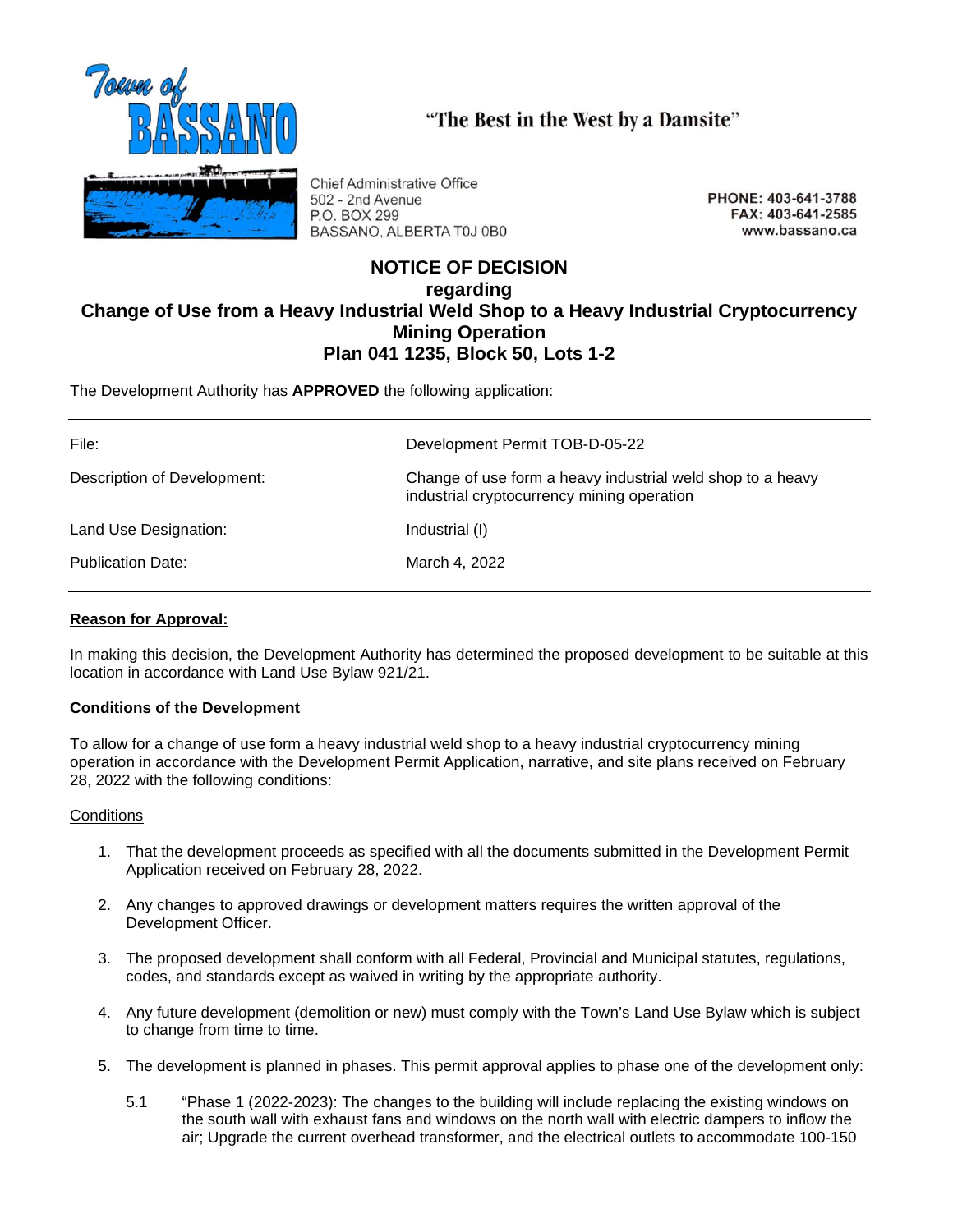servers. We plan to place the servers on shelves towards the south end of the building (see site plan) to minimize the noise impact and effectively exhaust the heat generated."

- 6. Cryptocurrency mining is a new industry in Alberta, regulatory bodies are developing new regulations that may impact the operations of this development in the future. The applicant must conform to all federal, provincial, and municipal regulations as it relates to the cryptocurrency operation except as waived in writing by the appropriate authority.
- 7. Landscaping plan: the existing landscaping meets the minimum requirements established within the Land Use Bylaw. Crushed rock, and boulevard trees are sufficient for the phase one development. Landscaping requirements will be assessed during each phase of expansion.
- 8. Fencing: security fencing is not required at this location because the cryptocurrency operation is self contained within the facility and presents minimal risk. Fencing requirements will be assessed during each phase of expansion.
- 9. Parking: a minimum of 8 parking stalls are required for heavy industrial developments. The applicant must provide a revised parking plan that marks out the minimum parking stalls. One of the 8 parking stalls must be barrier free. Parking stalls must be formally marked with a parking sign or parking bumper. This parking marker must be shown on the site plan.
- 10. Loading area: a loading dock/bay is not required for the cryptocurrency operation. Only general office deliveries are planned.
- 11. Outdoor storage: cryptocurrency operations will be self contained within the building. A shipping container will remain on site that was used by the weld shop operator per the site plan. The applicant must provide pictures of all four sides of the shipping container in accordance with the Land Use Bylaw 921/21, Schedule 5, Section 19.
- 12. Building characteristics: the exterior of the building will remain unchanged, black, and grey tin.
- 13. Signage: the applicant will not be installing signage on the facility.
- 14. Municipal utilities: standard utility services are required. Standard office water usage and wastewater generation. Cryptocurrency does not generate wastewater. Grading and stormwater management shall remain consistent with the topography draining to 1<sup>st</sup> Avenue.
- 15. Cryptocurrency operations:
	- 15.1 The applicant must provide the Town with a Noise Impact Assessment (NIA) that meets Category 3 noise requirements (Daytime 66dB, Nightime 56 dB) from a qualified professional. The NIA must be approved by the Town before operations are permitted.

Upon submission of the NIA to the Town, the applicant must outline all mitigation tactics that will be taken to lower noise regardless of its maximum allowable limits if 66dB daytime and 56dB nighttime. Facilities used in conjunction with cryptocurrency mining operations shall integrate noise management strategies to achieve noise compliance, including but not limited to exhaust baffles, roof, and side extensions on the exhaust side of buildings, sound-absorbent padding, and fireresistant sound-absorbing walls. Where the above measures do not adequately mitigate sound to achieve noise compliance specified above, more sophisticated sound mitigation solutions shall be required prior to commencement of operations.

The applicant acknowledges that it must plan its phased development to meet maximum allowable noise limits.

The Phase 1 development permits up to 150 servers pending that, when in full operations it confirms to the maximum allowable noise limits.

15.2 The applicant must provide a letter from the Fire Inspector that verifies the facilities fire protection plan and provide as a condition of this permit to the Town prior to commencing operations.